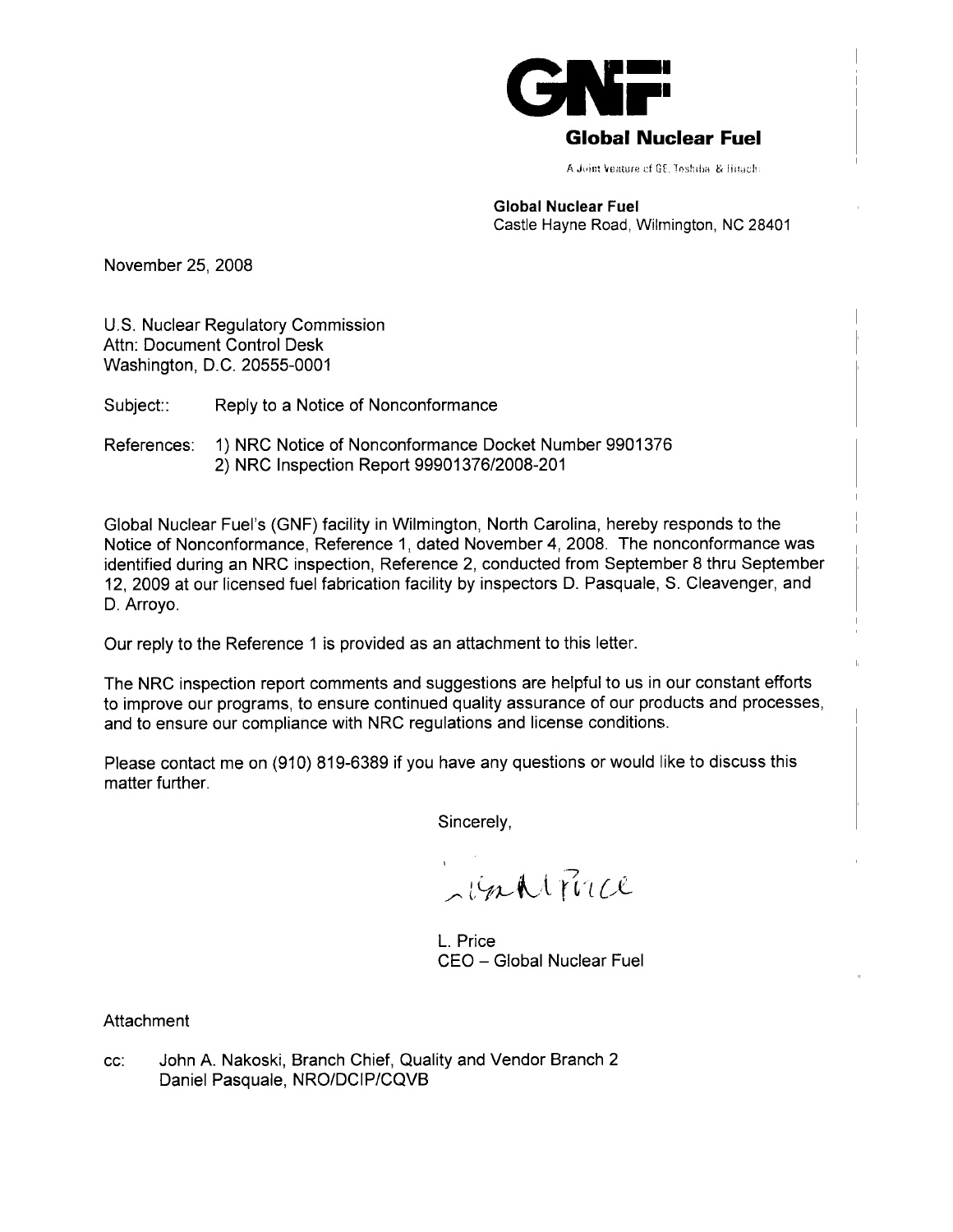# **ATTACHMENT**

The information given below refers to the Notices of Nonconformance dated November 8, 2008 relative to NRC Inspection Report 99901376/2008-201.

Based on the results of an NRC inspection conducted at Global Nuclear Fuel (GNF), Wilmington, NC facility on September 8-12, 2008, the NRC staff found that certain activities were not conducted in accordance with NRC requirements.

Criterion V, "Instructions, Procedures, and Drawings" to Appendix B to 10 CFR Part 50, states in part that "Activities affecting quality shall be prescribed by documented instructions, procedures, or drawings, of a type appropriate to the circumstances and shall be accomplished in accordance with these instructions, procedures or drawings.

### **NONCONFORMANCE. 9901 37612008-201-01** <sup>I</sup>

- 1. GNF Policy and Procedure (P&P) 70-42, "Reporting of Defects and Noncompliance under 10 CFR Part 21," dated October 13, 2006 had not been maintained current with applicable NRC regulations in that it did not contain the current 10 CFR Part 21 definitions. In the contract of the contract of the contract of the contract of the contract of the contract of the contract of the contract of the contract of the contract of the contract of the contract of the contract o
- 2. The NRC inspectors also identified that GNF P&P 70-42 did not contain all of the requirements for notification letter content that are identified in 10 CFR Part 21; the procedure did not contain the requirements to identify (I) the name of the individual responsible for the corrective actions and (2) the length of time taken to complete the action.

## **GNF's Response to the Nonconformance**

#### **Reason for the Noncompliance**

The cause of the noncompliance was a procedural revision process that was not adequate to ensure equivalent procedures maintained by separate organizations (i.e.: GE Hitachi Nuclear Energy (GEH), and GNF) were updated contemporaneously.

At the time of the NRC inspection, GE Hitachi Nuclear Energy (GEH) and Global Nuclear Fuel (GNF) maintained separate versions of Policy and Procedure (P&P) 70-42, Reporting of Defects and Noncompliance Under IOCFR Part 21. There was a gap in the process by which one of the P&Ps could be changed without the review and approval of members of the other organization. In this case, the GEH version of P&P 70-42 was revised correctly when a revision of IOCFR Part 21 occurred in 2007. While there was a communication made of this change to the GNF team, there was no follow-up to ensure that the equivalent procedure was revised. GNF's duplicate P&P was maintained by separate P&P owners and was not revised at that time. A single version of the 70-42 P&P would have prevented this issue.